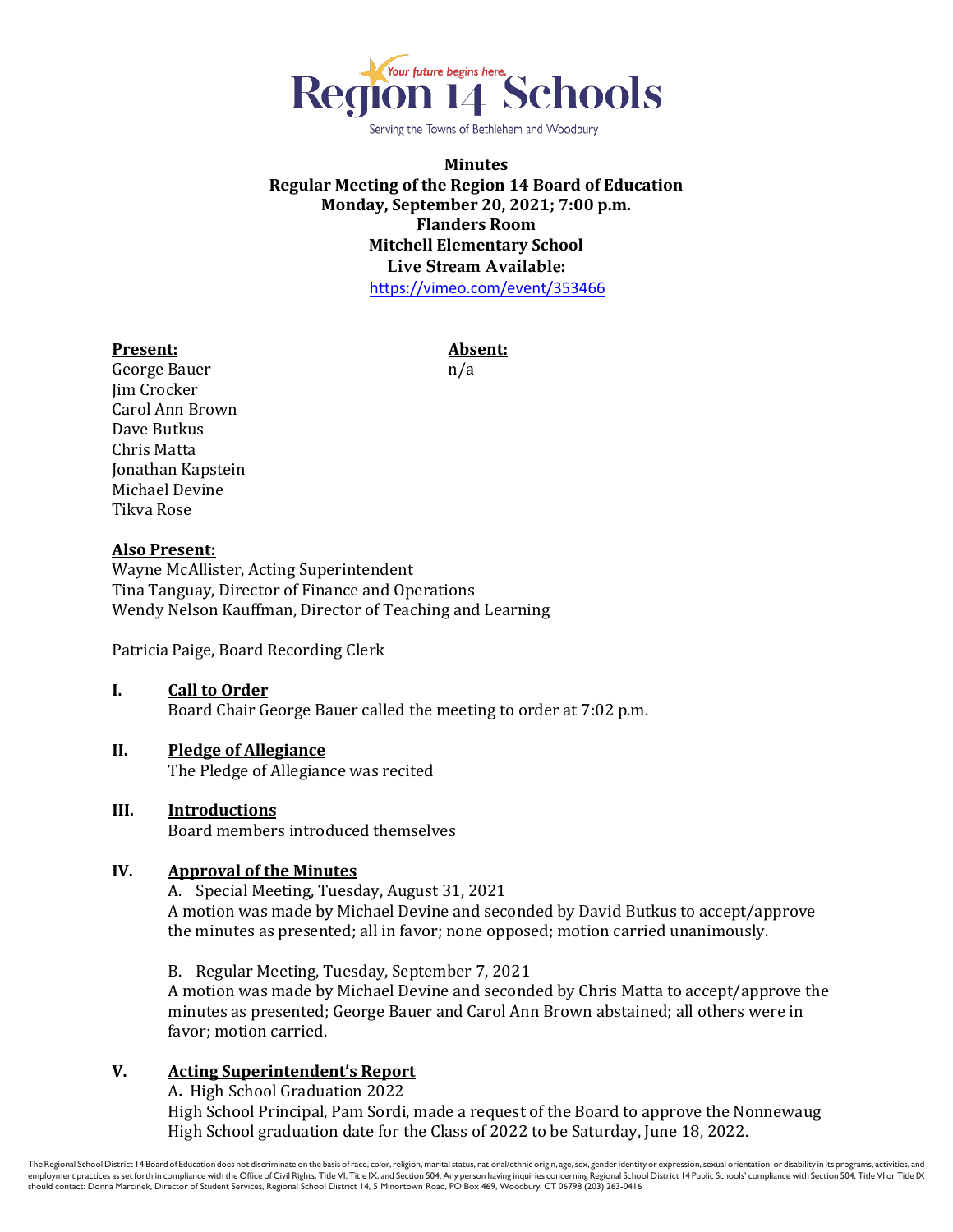Effective July 1, 2019 Public Act 19-195 removed the April  $1<sup>st</sup>$  requirement and permits Boards to establish a high school graduation date at any time during the school year, provided the chosen date falls not earlier than the 180th date as noted in the original calendar adopted by the Board.

There was concern that students would not meet the 180 days of instruction if there were a number of non-school days due to inclement weather or other events. With the late start date, finishing early in June and the inability to have remote learning in place of snow days, there simply is no flexibility to make up the loss in instructional time unless vacation days are considered. Ms. Sordi noted that the act pertains to high school seniors only, the remaining students in grades K-11 would need to meet the 182 days Region 14 requires, two more days than that of the180 day state requirement. Mr. Bauer made mention of graduating seniors, some of which may have military commitments, having the graduation sooner than later allows them to meet those obligations.

A motion was made by Tikva Rose and seconded by Chris Matta to set the graduation date for the Class of 2022 to be held on Saturday, June 18, 2022; all in favor; none opposed; motion carried unanimously.

## **VI. Committee Reports**

There were no reports

## **VII. Board Chair's Comments**

It was with great sadness that Mr. Bauer shared news that one of Nonnewaug's high school graduates of the Class of 2019 and Bethlehem resident, Jonathan Breda, has passed away. A moment of silence was observed.

The Woodbury Scholarship Fund **Dollars for Scholars**, an annual 5K run/bike ride is scheduled for Saturday, September 25th at Nonnewaug High School.

# **VIII. Privilege of the Floor**

## **Shana Jones**

Mr. Bauer read from an e-mail sent by Ms. Jones, who expressed her complete support for the mask mandate and her appreciation of the efforts to keep students safe; public schools must follow public health guidelines.

# **Kathy Velkey**

A grandmother of six students in the district, she believes in freedom of choice for masks, not the government's choice. She spoke to the African American Puerto Rican Latino course; personally feels that the curriculum is based heavily on psychology to manipulate; it divides people.

# **Sarah Baskin**

Strongly believes in choice; vision of the Board is admirable; doesn't feel her voice has always been represented as a parent or community member; what she hears as a priority is to have students in school, in person learning as much as possible; wants them to be safe and well; hopes that mitigating strategies continue in the schools as long as it is necessary.

# **IX. Old Business**

There was no Old Business